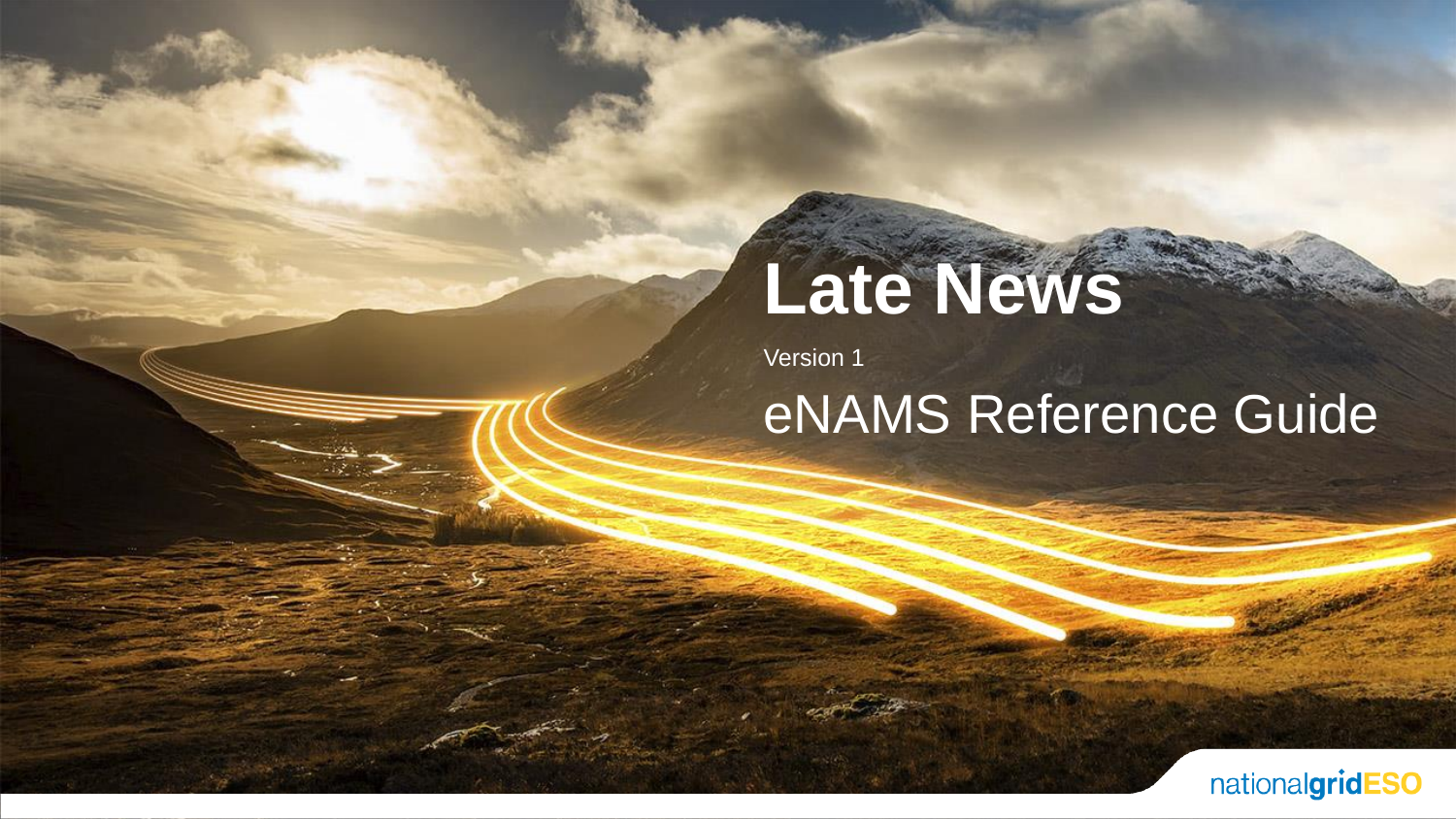# Table of Contents

- 1) View Late News
- 2) Create Late News
- 3) Issue Late News

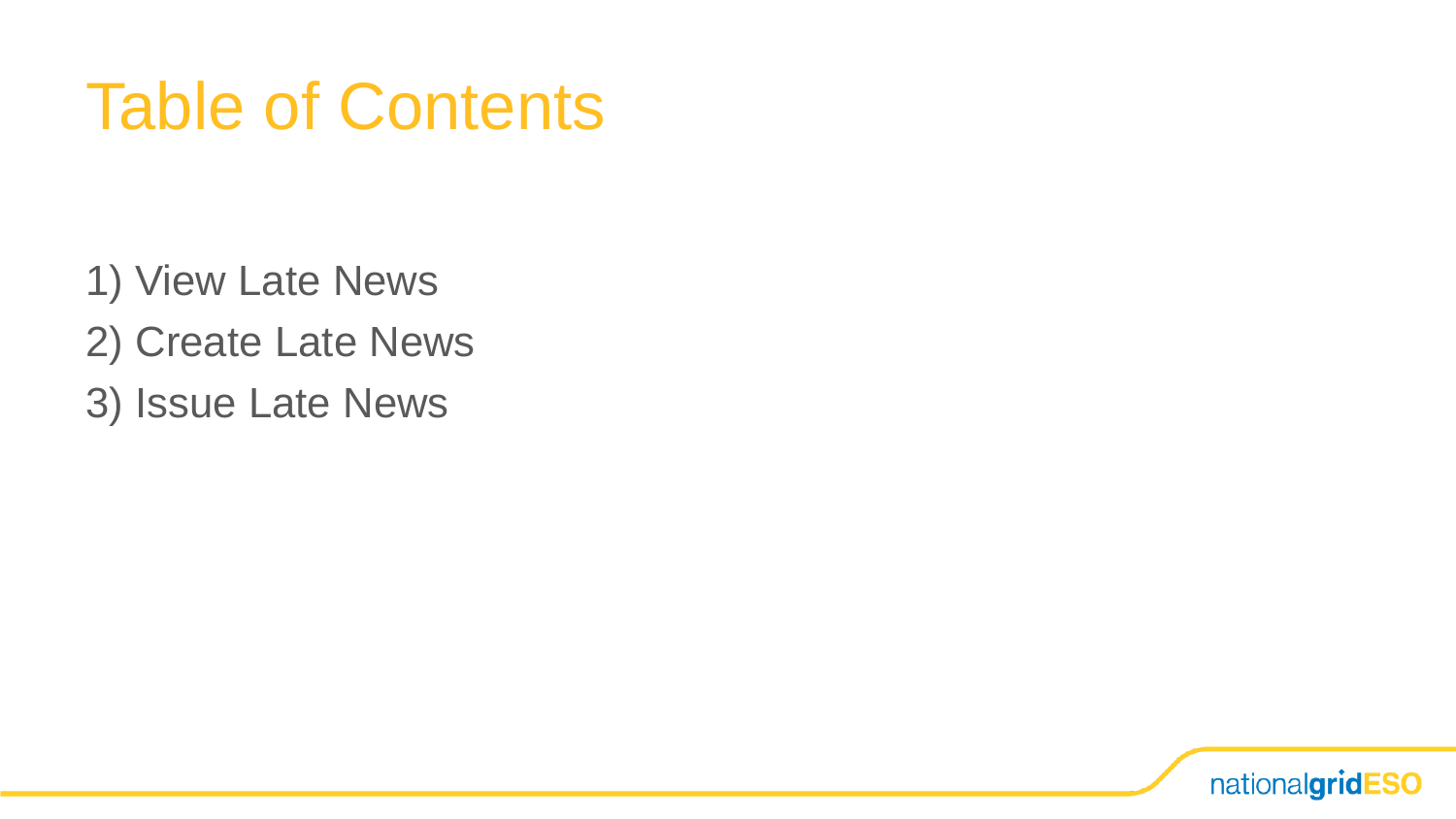# Viewing Late News

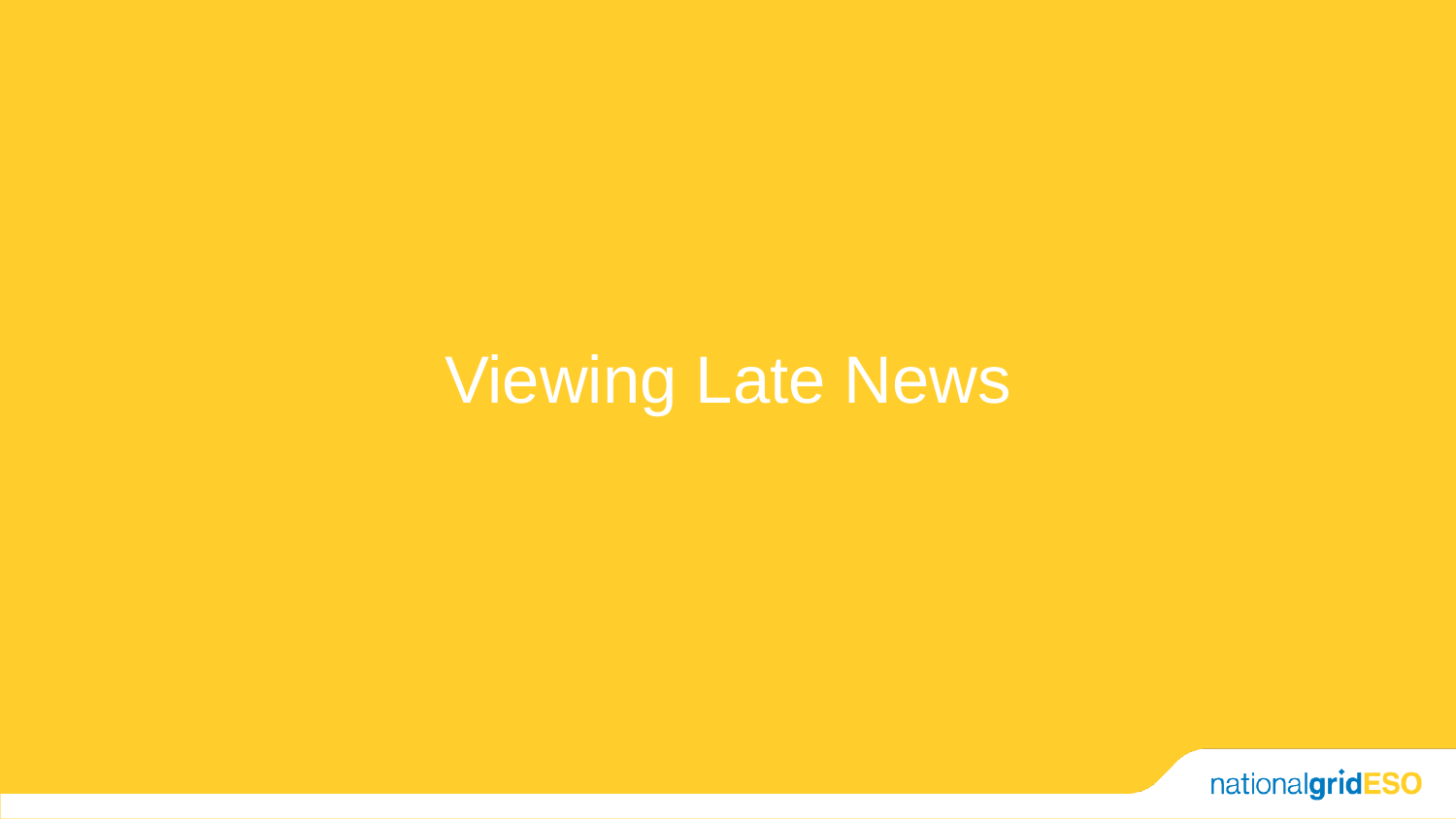#### View Late News (1/3)

- A user cannot manually create a Late News item – the system generates a Late News report item off the back of late changes to an Outage
- Any changes made that affect the Day Ahead plan week will be automatically recorded in Late News in eNAMS
- The NAP planner will review Late News items and add comments / remove irrelevant entries before issuing the report
- To navigate to Late News, click on Late News in the toolbar.
- If the Late News tab is not visible, click on the pencil icon on the toolbar and click Add More Items then find Late News





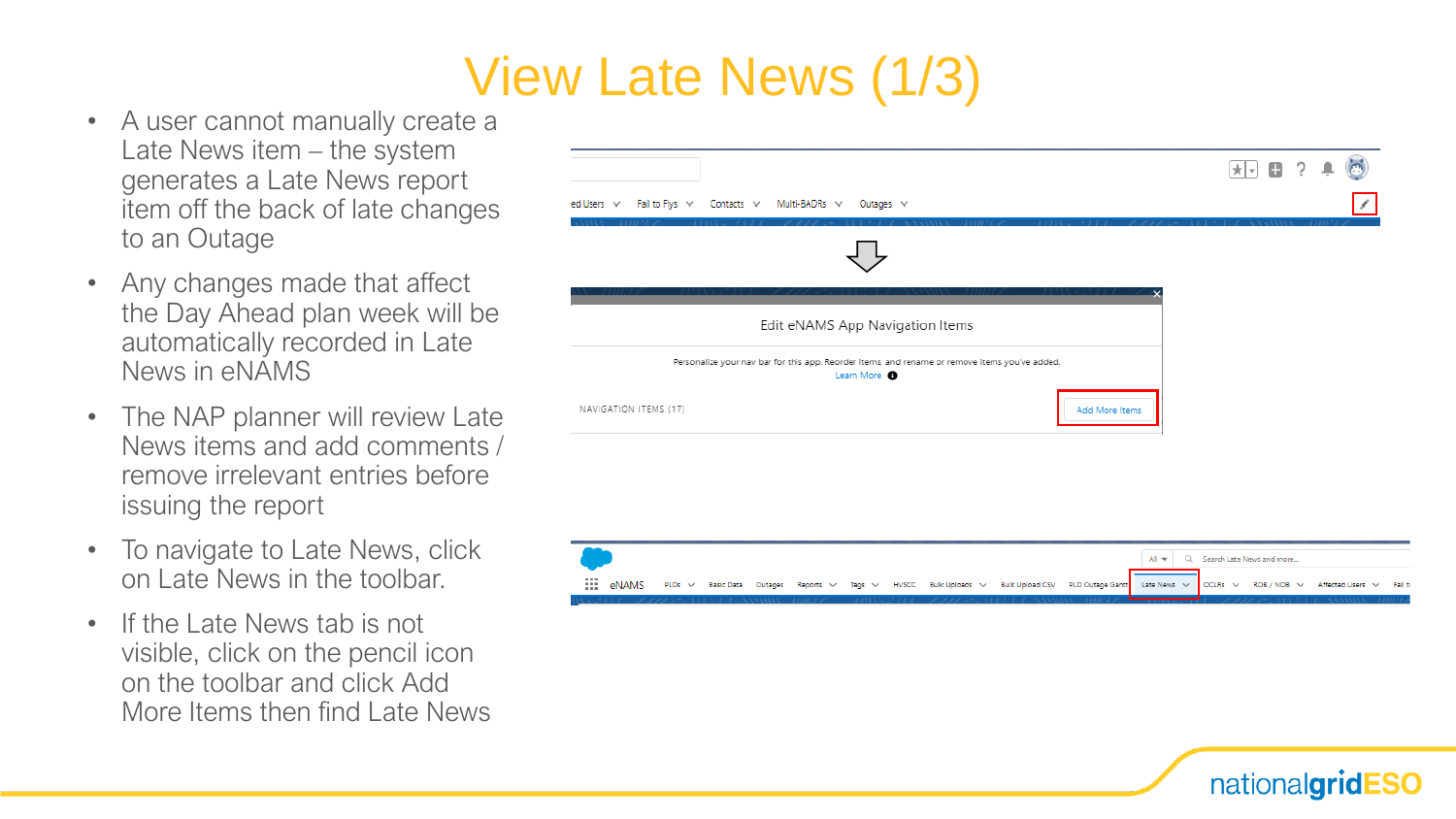#### View Late News (2/3)

**C** Late News<br> **Recently Viewed**  $\overline{\mathbf{v}}$ 

- On the Late News page, the user may filter by region to view Late News applicable to the specific planning region
- To filter, click on the down arrow at the top left hand corner (set to Recently Viewed by Default)
- Select the appropriate region
- The filtering is carried out based on the assigned Tag on an Outage (each Outage will have at least one PL[region] Tag)

*Tip: It is recommended that the filtered Late News page is added as Favourite to the users account for Delivery Engineers for ease of viewing. This can be set by clicking the star icon when on the relevant region Late News page*



nationalgridESO

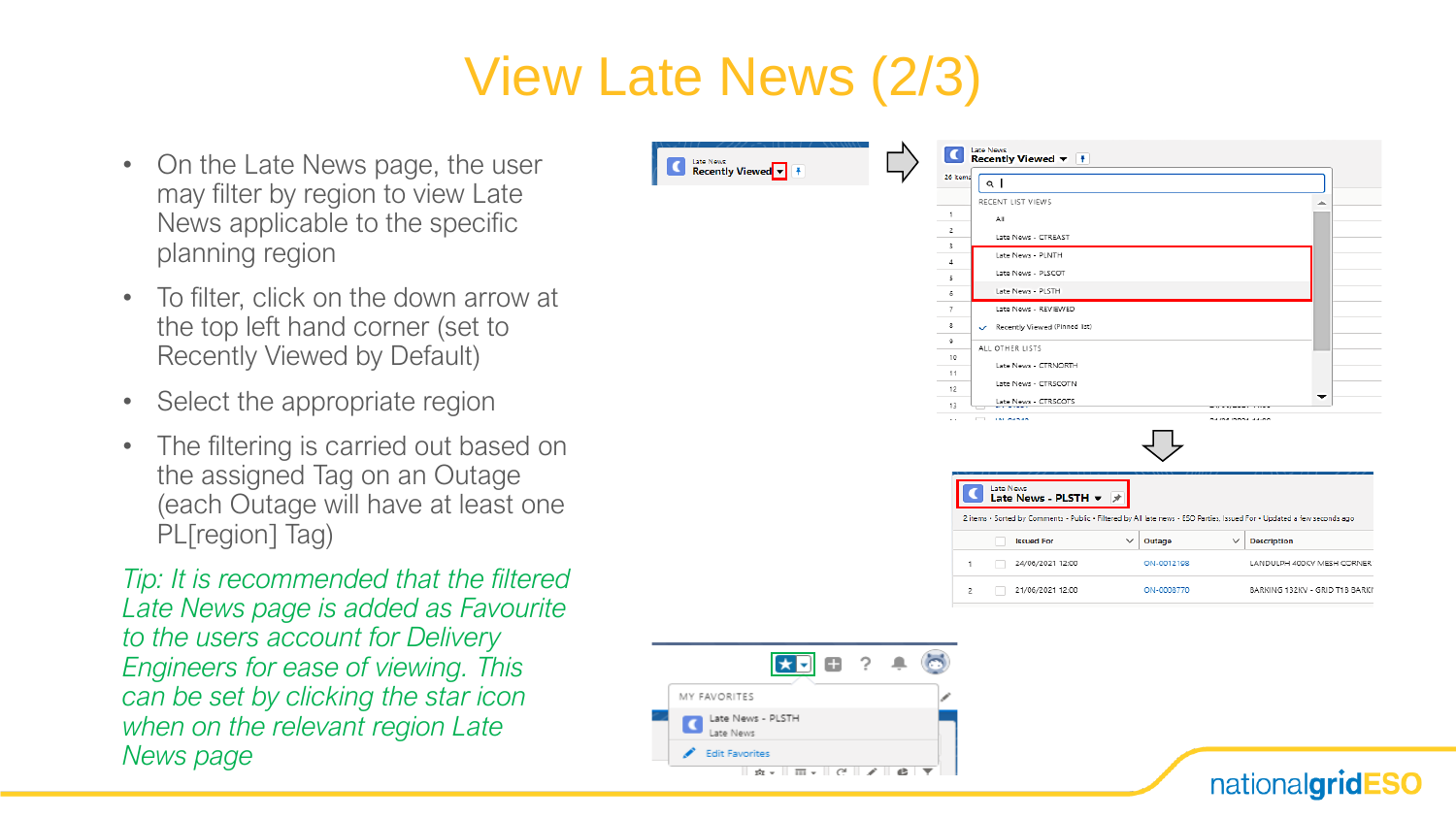### View Late News (3/3)

- Late News can also be viewed by first clicking on an Outage
- Go to the Related tab
- Scroll to the Late News field
- An LN number is assigned to each Late News item generated
- A Late News item can be edited from this view but also from the Late News tab

| <b>Outage</b><br>ON-0008770<br>므          |                   |                                             |                                           |                      |                             |         |                         |
|-------------------------------------------|-------------------|---------------------------------------------|-------------------------------------------|----------------------|-----------------------------|---------|-------------------------|
| Outage Type Description<br>Planned Outage | Status<br>Planned | Planned Start Date/Time<br>21/06/2021 14:00 | Planned End Date/Time<br>29/06/2021 13:00 | Duration (Days)<br>9 | Basic Outage Code<br>BARK11 |         |                         |
| $\checkmark$                              |                   | $\checkmark$                                | $\checkmark$                              | $\checkmark$         |                             | Planned | S                       |
| Details<br>Related                        |                   |                                             |                                           |                      |                             |         |                         |
|                                           |                   |                                             |                                           |                      |                             |         |                         |
|                                           |                   |                                             |                                           |                      |                             |         |                         |
| Late News (2)                             |                   |                                             |                                           |                      |                             |         |                         |
| Name                                      |                   | <b>Issued For</b>                           | Comments - Public                         |                      | <b>ESO Approved</b>         |         |                         |
| LN-01371                                  |                   | 21/06/2021 12:00                            |                                           |                      | $\Box$                      |         | $\overline{\mathbf{v}}$ |
| LN-01372                                  |                   | 21/06/2021 12:00                            |                                           |                      | $\Box$                      |         | $\overline{\mathbf{v}}$ |
|                                           |                   |                                             | View All                                  |                      |                             |         |                         |

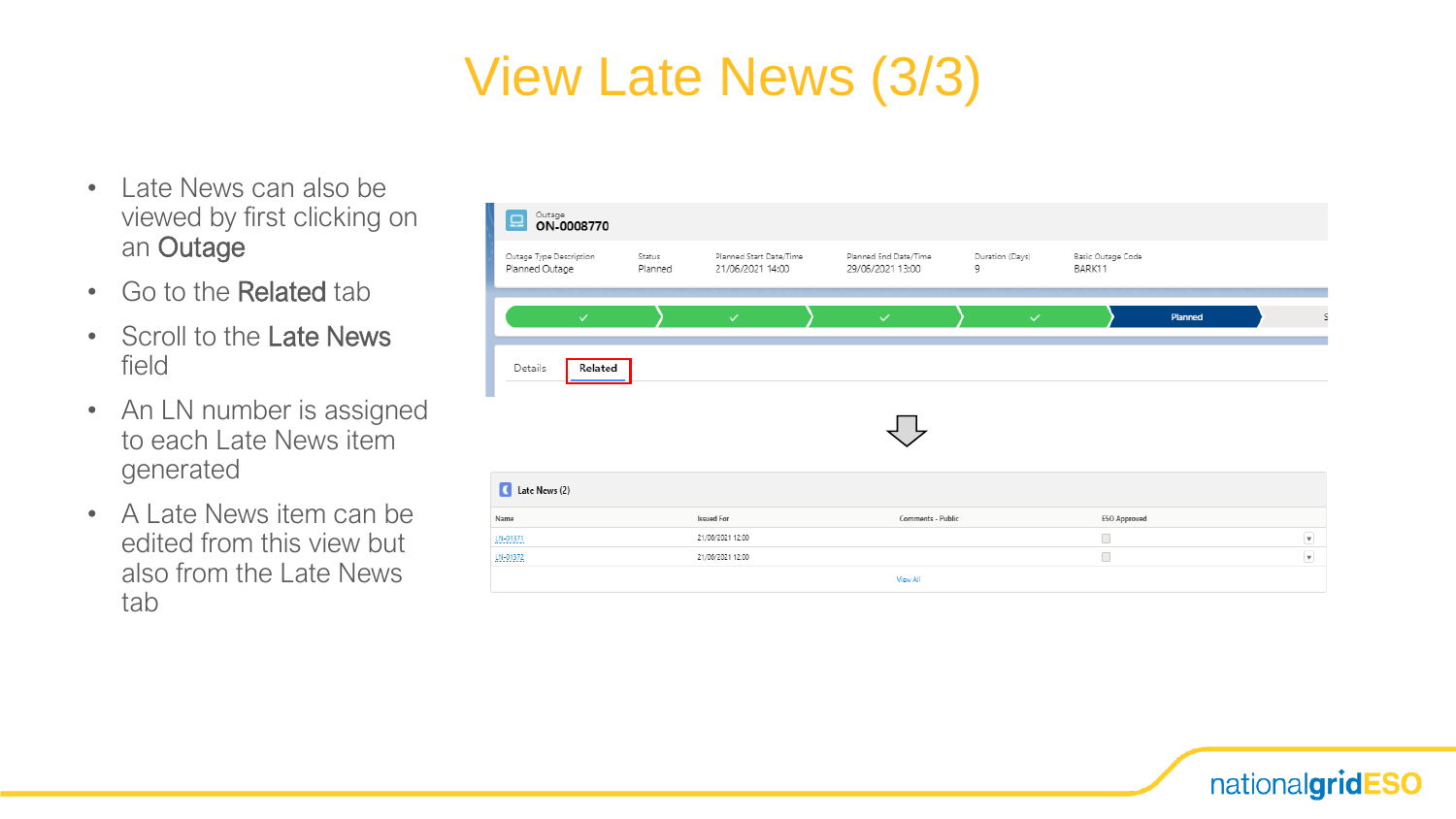# Creating Late News

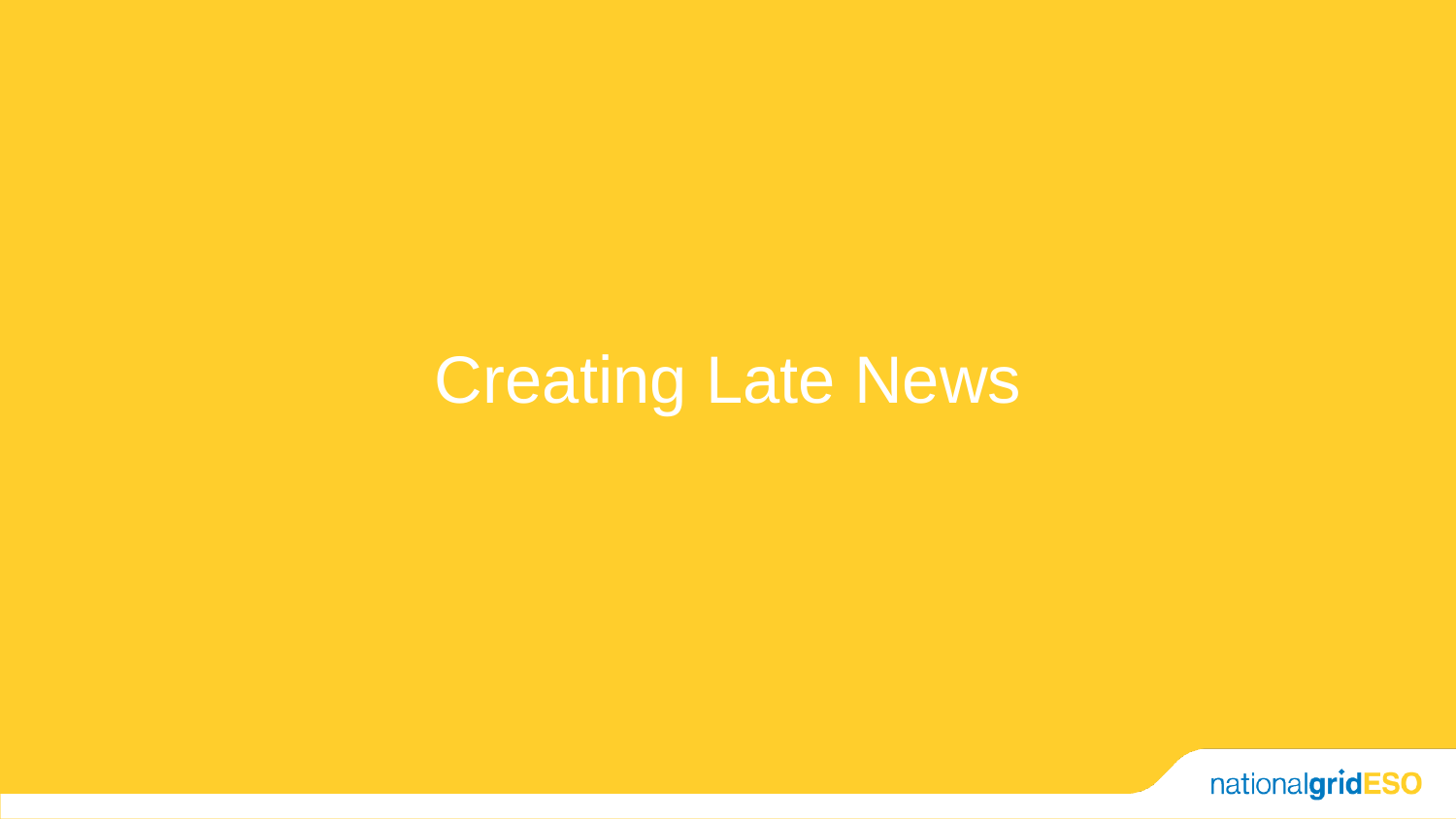#### Create / Delete Late News

- If any of the following changes are made to the Day Ahead plan week (Sat – Fri), this will be recorded automatically as a Late News item with the change recorded in the appropriate column of the Late News view as a WAS and IS NOW value:
	- New Outages
	- Outage Status changed
	- Outage Start Date / Time changed
	- Outage End Date / Time changed
	- Outage ERTS changed
	- Operational Note changed (Op Note column)
- A Late News item cannot be manually created
- To delete a Late News, click on the down arrow against the individual Late News item
- Then, click Delete
- This can be done from the Late News page (as shown in the screenshots on the right) or from the individual Outage.

| <b>Carl Late News</b><br><b>Late News - PLSTH</b> $\star$ $\neq$                                                       |               |                                                                                             |                      |                     |                          |                                   |                    |                                                     |                                                 |  |
|------------------------------------------------------------------------------------------------------------------------|---------------|---------------------------------------------------------------------------------------------|----------------------|---------------------|--------------------------|-----------------------------------|--------------------|-----------------------------------------------------|-------------------------------------------------|--|
| 2 items - Sorted by Comments - Public - Fibered by All late news - ESO Parties, housed For - Updated a few seconds ago |               |                                                                                             |                      |                     |                          |                                   |                    |                                                     |                                                 |  |
| <b>Issued For</b>                                                                                                      | $\vee$ Outage | $\vee$ Description                                                                          | $\vee$ Value         | $\vee$ Status       | $\vee$ Start Date / Time | $\vee$ End Date / $\vee$ ERTS Day |                    | $\vee$ ERTS Night $\vee$ Change Code $\vee$ Op Note | $\vee$ Comment $\dagger \vee$ ESO Approv $\vee$ |  |
| 24/06/2021 12:00                                                                                                       | DN 0012198    | LANDULPH 400KV MESH CORNER 1 / SGT1, INDIAN OLEENS 1 CCT AND INDIAN OLEENS MC 4, SGT4, MSC4 | <b>WAS</b><br>IS NOW | With SCI<br>Planned |                          |                                   |                    |                                                     |                                                 |  |
| 21/06/2021 12:00                                                                                                       | DN 0008770    | BARXING 132KV - GRID T1B BARXING GRID 110.                                                  | WAS<br>IS NOW        |                     |                          |                                   | 2 Hours<br>A Mount |                                                     |                                                 |  |



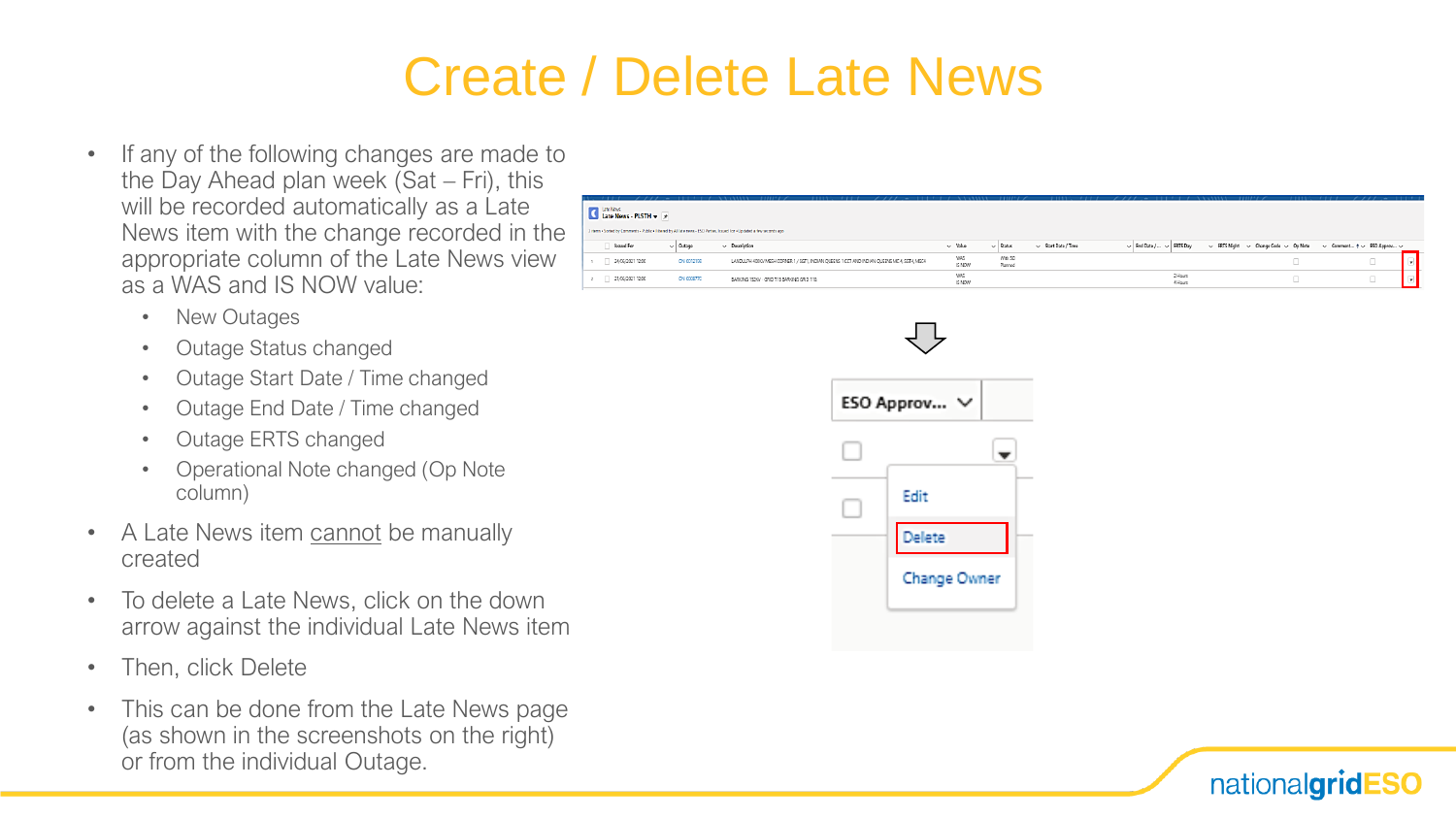#### Edit Late News (1/2)

News item

– Public field

• Then, click on Edit

Late News - PLSTH + \* items . Sorted by Comments - Public I late news - ESO Parties, housed for . Undated a few seconds a Issued For  $\vee$  Outage  $\smile$  Description  $\vee$  Value  $\vee$  Status  $\vee$  Start Date / Time  $\vee$  End Date / ...  $\vee$  ERTS Day  $\sqrt{\phantom{a}}$  ERTS Night  $\phantom{a}$   $\sqrt{\phantom{a}}$  Change Code  $\phantom{a}$   $\sqrt{\phantom{a}}$  Op Note  $\vee$  Comment...  $\dagger \vee$  ESO Approv... With SO WAS<br>IS NOW 1 24/06/2021 12:00 ON 0012198 LANDULPH 400KV MESH CORNER 1 / SGT1, INDIAN OLEENS 1 CCT AND INDIAN OLEENS MC 4, SGT4, MSC4 Planned  $\overline{\phantom{a}}$ WAS<br>IS NOW 2 Hours<br>4 Hours  $\Box$  $2$  21/06/2021 12:00 DN 0008770 BARKING 132KV - GRID TIB BARKING GRID 110.  $\Box$ • To add Comments to a Late News item, click on the down Edit LN-01407 **Printable View** Late News Report arrow against the individual Late  $\overline{\mathbb{H}}$  .  $\mathsf{C}^{\mathsf{I}}$ t... ☆▼  $\overline{\phantom{a}}$ **CT** \* Outage **Issued For** Time  $\Box$  ON-0012301 Date  $\vert x \vert$ 30/06/2021 ■ 13:00  $\circledcirc$ ote Comment...  $\uparrow \vee$ ESO Approv... V v ESO Approved **ESO Parties**  $\Box$  $\overline{\mathbf{v}}$ • Type comments into Comments Owner  $\Box$  $\overline{\phantom{a}}$ **NGET** This field is calculated upon save Edit Other Asset Owner Delete Comments Change Owner Comments - Public Outage signed in to start tomorrow. Agreed with all affected parties

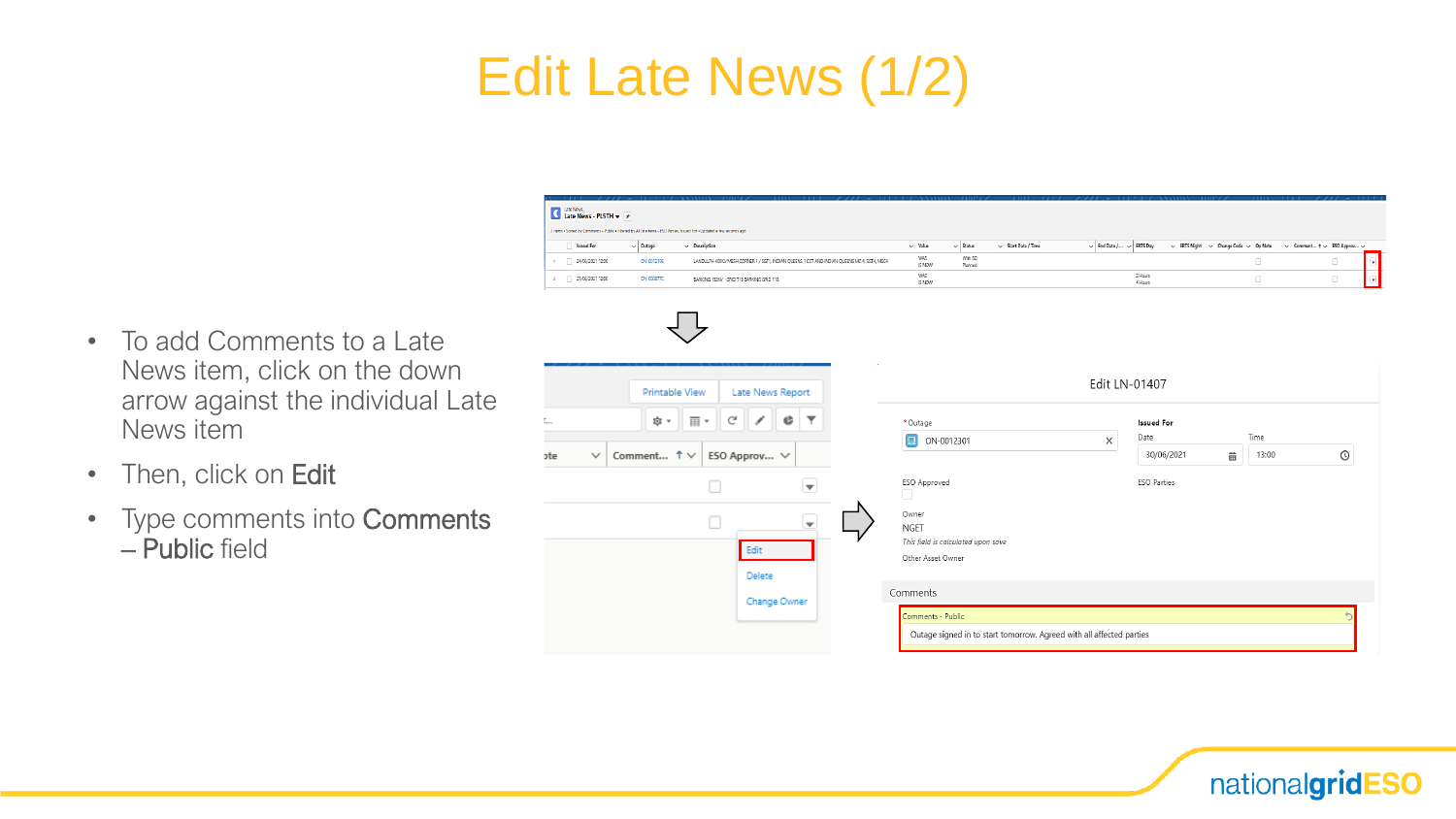### Edit Late News (2/2)

- On the Edit LN page, the following fields can be populated / changed:
	- Outage
		- This can be changed to relate a different Outage by typing in the ON number
	- Issued For (Date / Time)
		- This Date / Time can be adjusted to reflect the relevant date this Late News applies for
	- ESO Approved
		- This should be ticked after reviewing the Late News item so that it is visible to those accessing the Late News report that the Late News item is final
	- Comments Public
		- These comments will appear for all who access the Late News and may be an explanation of the change etc.
- When complete, click on Save

| Edit LN-01372                                                                            |                                                                                      |  |  |  |  |  |
|------------------------------------------------------------------------------------------|--------------------------------------------------------------------------------------|--|--|--|--|--|
| * Outage<br>ON-0008770                                                                   | <b>Issued For</b><br>Date<br>Time<br>$\times$<br>$\odot$<br>21/06/2021<br>盖<br>12:00 |  |  |  |  |  |
| ESO Approved<br>Owner<br>NGET<br>This field is calculated upon save<br>Other Asset Owner | <b>ESO Parties</b><br>PLSTH 1623163777999                                            |  |  |  |  |  |
| Comments<br>Comments - Public                                                            |                                                                                      |  |  |  |  |  |
| Changes                                                                                  |                                                                                      |  |  |  |  |  |
| Status Old Value                                                                         | Status New Value                                                                     |  |  |  |  |  |
| Description Old Value                                                                    | Description New Value                                                                |  |  |  |  |  |
| Start Date / Time Old Value                                                              | Start Date / Time New Value                                                          |  |  |  |  |  |
| End Date / Time Old Value                                                                | End Date / Time New Value                                                            |  |  |  |  |  |
| Change Code Old Value                                                                    | Change Code New Value                                                                |  |  |  |  |  |
| ERTS Day<br>$\overline{2}$                                                               | ERTS Day New<br>$\overline{4}$                                                       |  |  |  |  |  |
| ERTS Day Units<br>Hours<br>ERTS Night                                                    | ERTS Day Units New<br>Hours<br>ERTS Night New                                        |  |  |  |  |  |
| ERTS Night Units                                                                         | ERTS Night New Units                                                                 |  |  |  |  |  |
| Op Note<br>$\Box$                                                                        |                                                                                      |  |  |  |  |  |
| Created By<br>Nathanael Sims SO, 20/06/2021 13:12<br>Name                                | Last Modified By<br>Nathanael Sims SO, 20/06/2021 13:12                              |  |  |  |  |  |
| LN-01372                                                                                 |                                                                                      |  |  |  |  |  |

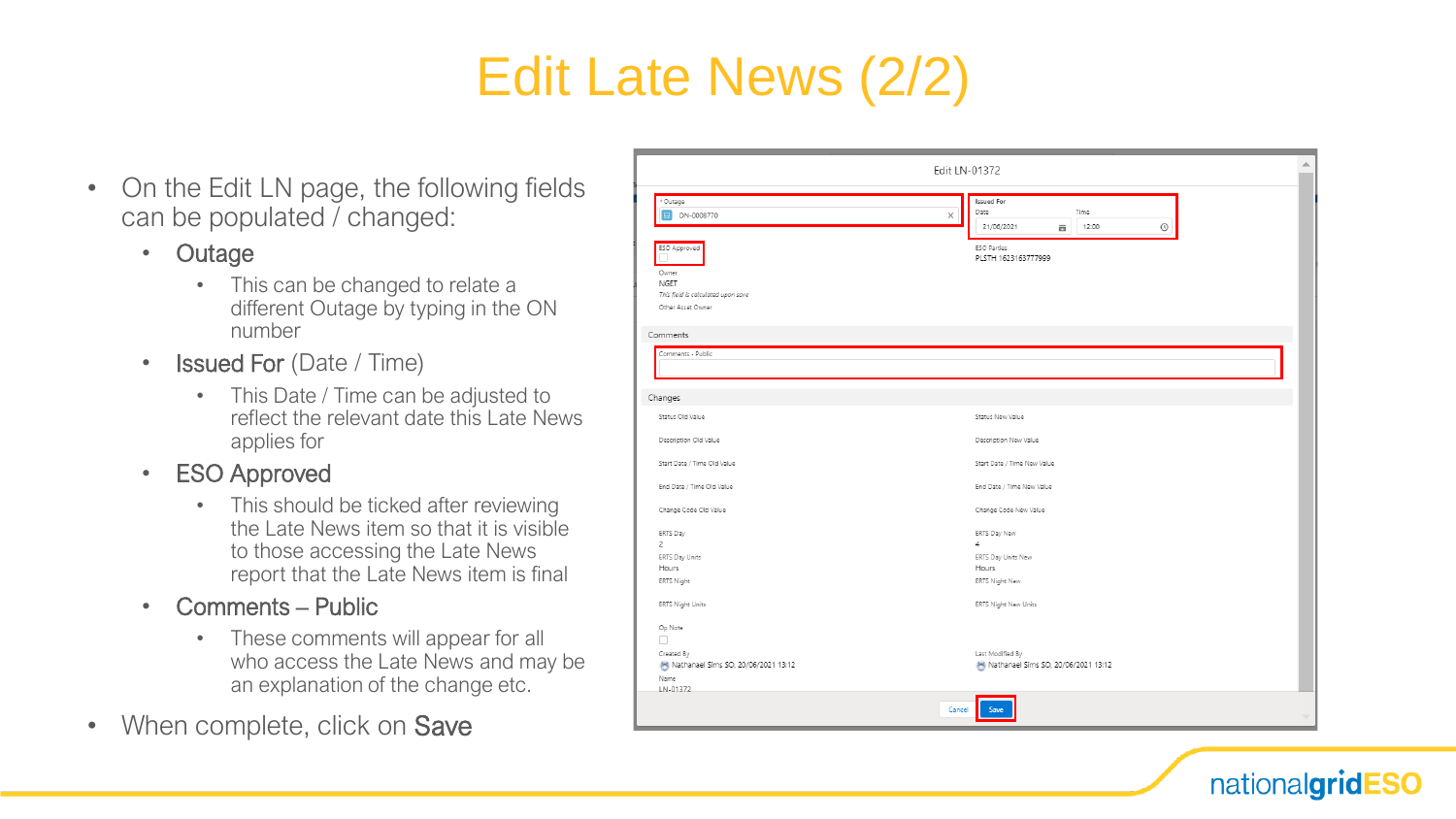# Issuing Late News

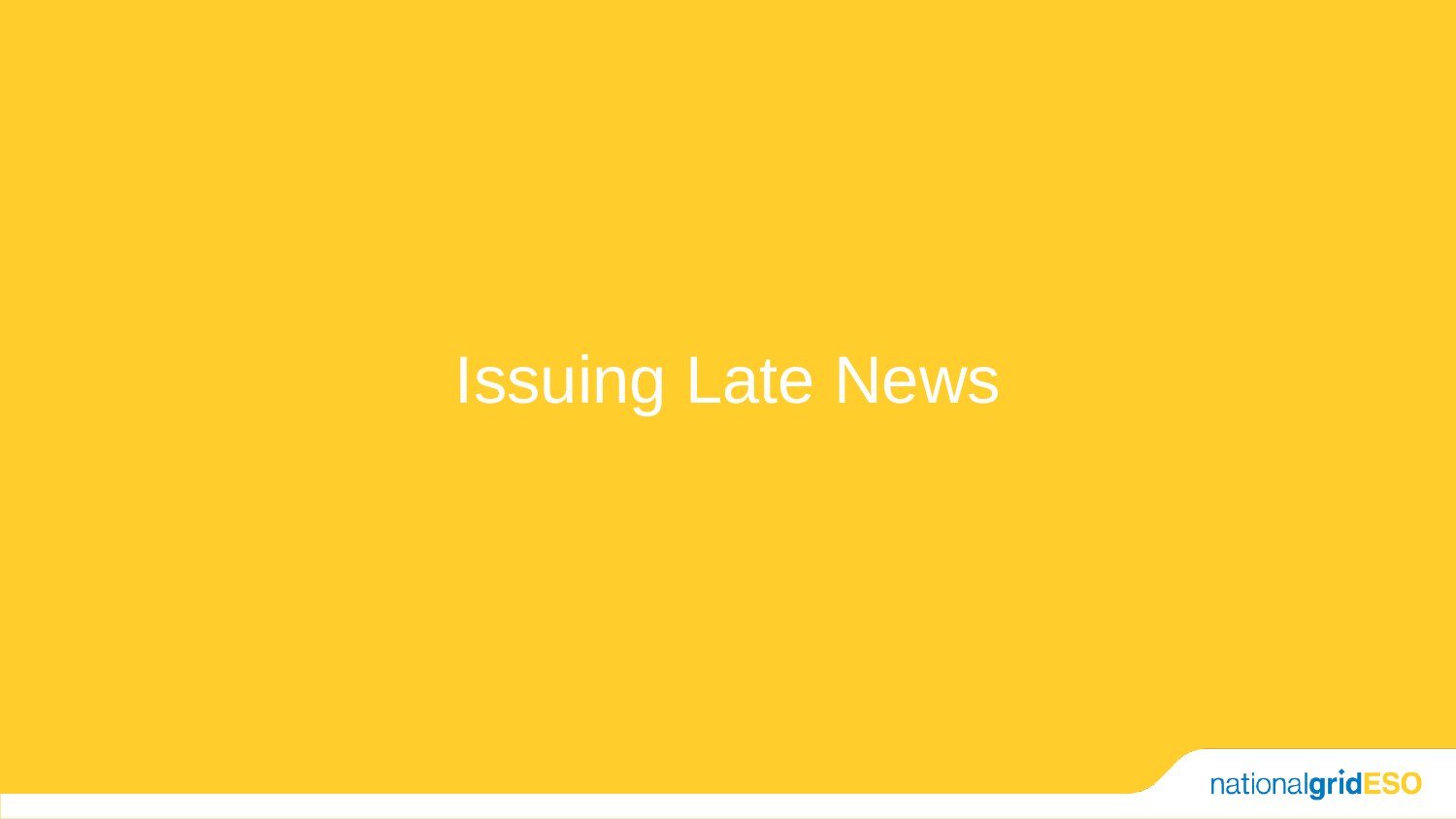#### Issue Late News

- There are two ways of Issuing Late News:
	- 1) Printable View (Report) this shall be emailed out each day
		- This is accessed using the Printable View button on the Late News page



- 2) Late News Report this can be self served by those with access to eNAMS Late News
	- This can be accessed using the Late News Report button on the Late News page and then manually filtered to the region of interest



• Or this can be accessed directly from the Reports page in eNAMS by searching for Late News under All Reports

| Reports<br>All Reports<br>10 items |                      |              |                             |                             |                   |                   | Q Late news          |
|------------------------------------|----------------------|--------------|-----------------------------|-----------------------------|-------------------|-------------------|----------------------|
| <b>REPORTS</b>                     | <b>Report Name</b>   | $\checkmark$ | Description<br>$\checkmark$ | Folder                      | $\vee$ Created By | $\vee$ Created On | Subscribed<br>$\vee$ |
| Recent                             | All Late News Report |              |                             | EN_eNAMS_Reports            | System Admin      | 18/11/2020, 3:41  |                      |
| Created by Me                      | Late News - CTREAST  |              |                             | EN_ESO_eNAMS_Reports        | System Admin      | 18/11/2020 3:41   |                      |
| Private Reports                    | Late News - CTRNORTH |              |                             | EN_ESO_eNAMS_Reports        | System Admin      | 18/11/2020 3:41   |                      |
|                                    | Late News - CTRSCOTN |              |                             | <b>EN_ESO_eNAMS_Reports</b> | System Admin      | 18/11/2020, 3:41  |                      |
| <b>Public Reports</b>              | Late News - CTRSCOTS |              |                             | EN_ESO_eNAMS_Reports        | System Admin      | 18/11/2020, 3:41  |                      |
| <b>All Reports</b>                 | Late News - CTRWEST  |              |                             | EN_ESO_eNAMS_Reports        | System Admin      | 18/11/2020 3:41   |                      |
| <b>FOLDERS</b>                     | Late News - NAT      |              |                             | EN_ESO_eNAMS_Reports        | System Admin      | 18/11/2020. 3:41  |                      |
| All Folders                        | Late News - PLNTH    |              |                             | EN_ESO_eNAMS_Reports        | System Admin      | 18/11/2020, 3:41  |                      |
|                                    | Late News - PLSCOT   |              |                             | EN_ESO_eNAMS_Reports        | System Admin      | 18/11/2020, 3:41  |                      |
| Created by Me                      | Late News - PLSTH    |              |                             | EN_ESO_eNAMS_Reports        | System Admin      | 18/11/2020, 3:41  |                      |
| Shared with Me                     |                      |              |                             |                             |                   |                   |                      |
| <b>FAVORITES</b>                   |                      |              |                             |                             |                   |                   |                      |
| All Favorites                      |                      |              |                             |                             |                   |                   |                      |

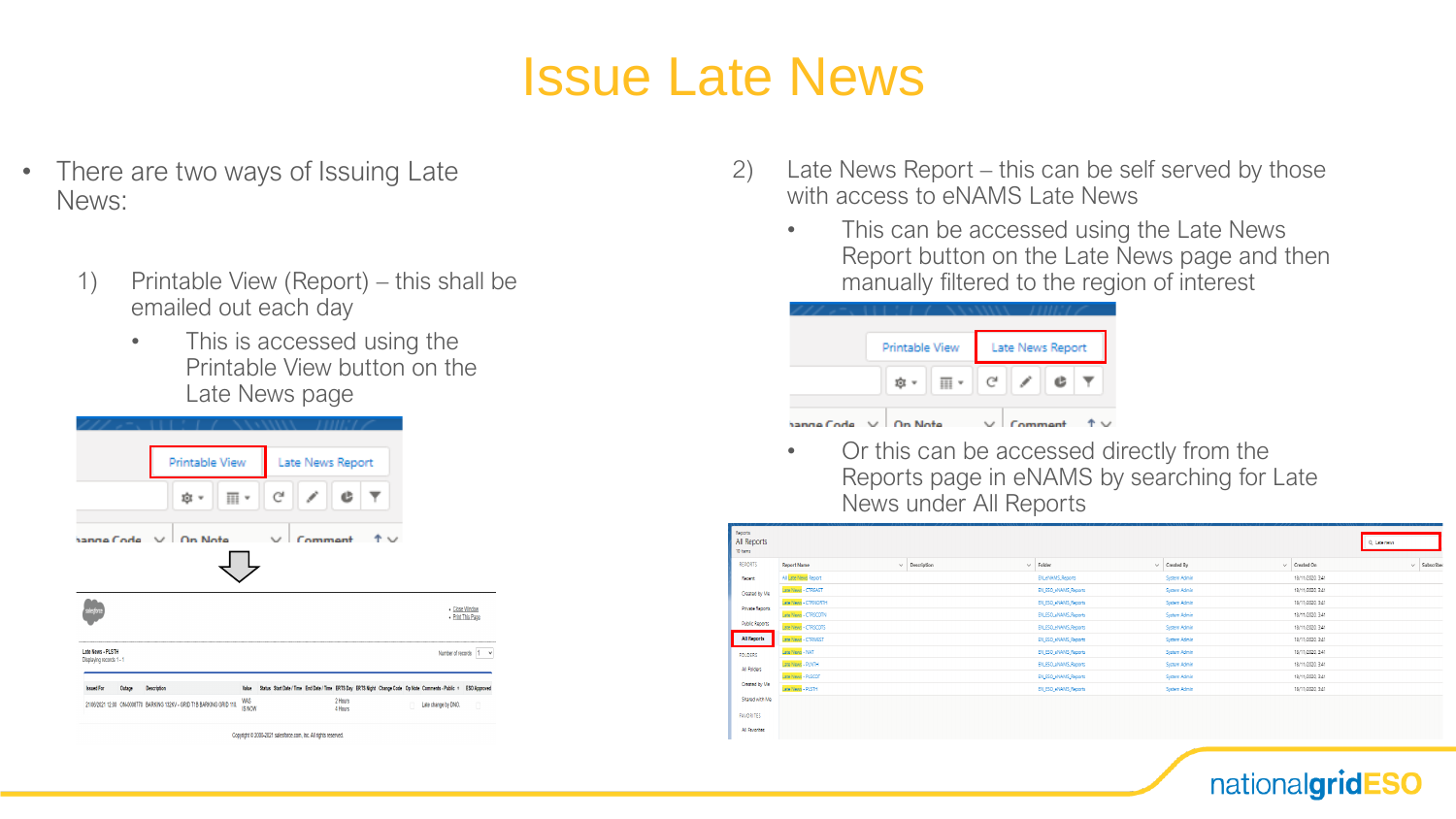#### 1) Printable View

- From the Printable View page, click on Print This Page
- This will load Printing options
- Click on the Destination field and change to Save as PDF
- Click on Save and save the file in your directory
- Once saved, you may issue the Late News to the usual distribution list



Copyright © 2000-2021 salesforce.com, inc. All rights reserved.



nationalgridESO